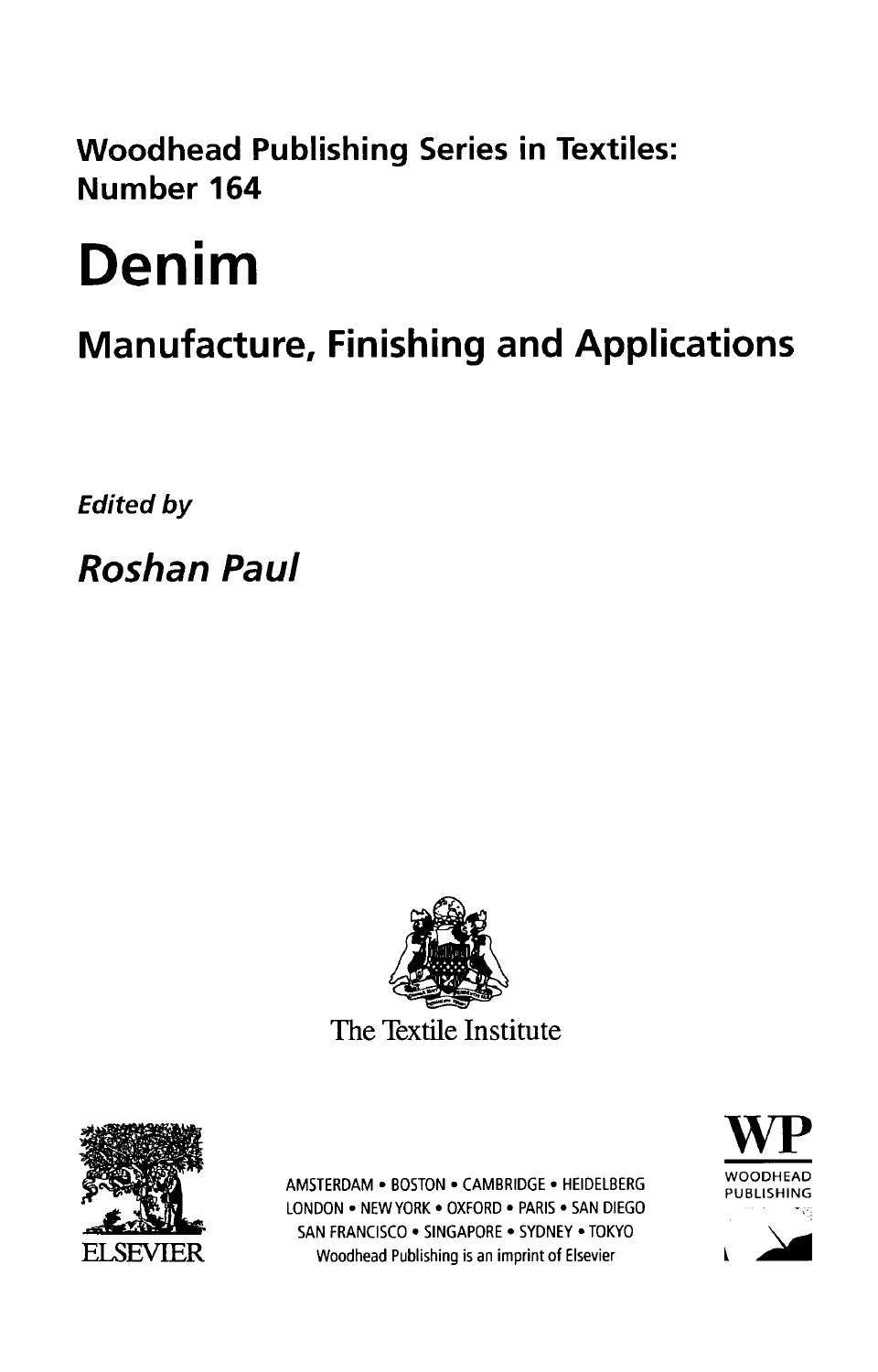## **Contents**

 $\overline{\phantom{a}}$ 

| <b>List of contributors</b><br><b>Woodhead Publishing Series in Textiles</b><br><b>Preface</b> |                                                  | xiii<br>XV<br>xxiii     |
|------------------------------------------------------------------------------------------------|--------------------------------------------------|-------------------------|
| 1                                                                                              | Denim and jeans: an overview<br>R. Paul          | 1                       |
|                                                                                                | 1.1 Introduction                                 | 1                       |
|                                                                                                | 1.2 Denim fabric manufacture                     | $\overline{\mathbf{c}}$ |
|                                                                                                | 1.3 Manufacture and finishing of jeans           | $\overline{\mathbf{4}}$ |
|                                                                                                | 1.4 Novel applications and environmental aspects | 8                       |
|                                                                                                | 1.5 Future trends                                | 10                      |
|                                                                                                | 1.6 Conclusion                                   | 11                      |
|                                                                                                | Sources of further information                   | 11                      |
|                                                                                                | Part One Denim fabric manufacture                | 13                      |
| $\mathbf{2}$                                                                                   | Cotton fibre for denim manufacture               | 15                      |
|                                                                                                | J. McLoughlin, S. Hayes and R. Paul              |                         |
|                                                                                                | 2.1 Introduction                                 | 15                      |
|                                                                                                | 2.2 Cotton cultivation                           | 15                      |
|                                                                                                | 2.3 Fibre properties                             | 17                      |
|                                                                                                | 2.4 Cotton fibre processing                      | 20                      |
|                                                                                                | 2.5 Spinning of denim yarns                      | 26                      |
|                                                                                                | 2.6 Developments in cotton for denim             | 32                      |
|                                                                                                | 2.7 Future trends                                | 34                      |
|                                                                                                | 2.8 Conclusion                                   | 35                      |
|                                                                                                | Sources of further information                   | 35                      |
|                                                                                                | References                                       | 36                      |
| 3                                                                                              | Indigo dye and reduction techniques              | 37                      |
|                                                                                                | R.B. Chavan                                      |                         |
|                                                                                                | 3.1<br>Introduction                              | 37                      |
|                                                                                                | 3.2 Indigo popularity for denim                  | 37                      |
|                                                                                                | 3.3 Dyes other than indigo                       | 38                      |
|                                                                                                | 3.4 History of indigo                            | 39                      |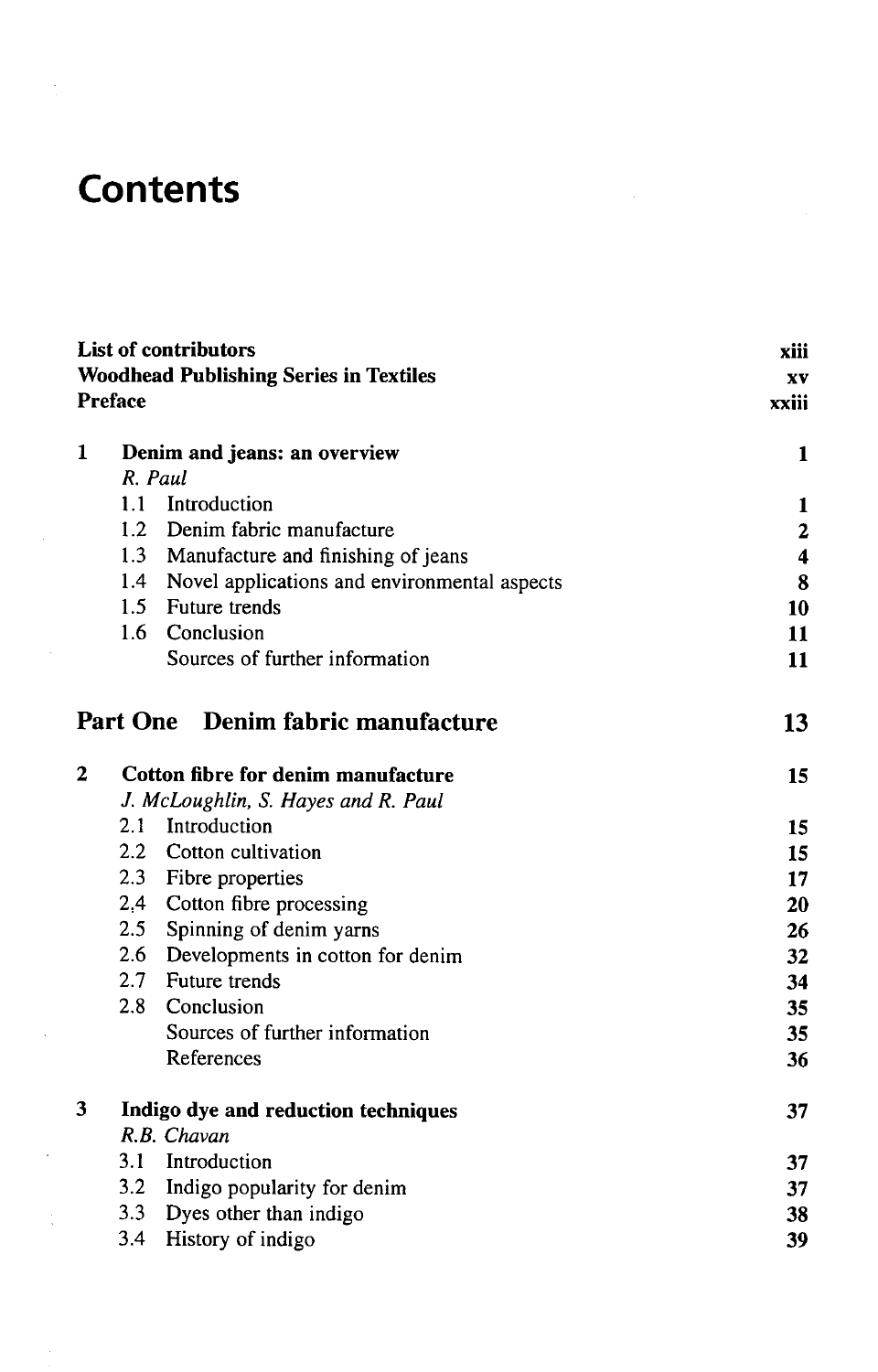|   | 3.5 | Indigo production                            | 40  |
|---|-----|----------------------------------------------|-----|
|   |     | 3.6 Indigo properties                        | 48  |
|   |     | 3.7 Reduction of indigo                      | 49  |
|   |     | 3.8 Traditional and modern dyeing methods    | 57  |
|   |     | 3.9 Future trends                            | 59  |
|   |     | 3.10 Conclusion                              | 61  |
|   |     | References                                   | 61  |
| 4 |     | Indigo dyeing technology for denim yarns     | 69  |
|   |     | N. Meksi and M.F. Mhenni                     |     |
|   |     | 4.1 Introduction                             | 69  |
|   |     | 4.2 Evolution of indigo dyeing               | 70  |
|   |     | 4.3 Indigo dyeing techniques                 | 73  |
|   | 4.4 | Indigo dyeing machinery                      | 82  |
|   |     | 4.5 Factors affecting indigo dyeing          | 89  |
|   |     | 4.6 Testing and quality control              | 94  |
|   | 4.7 | <b>Future trends</b>                         | 101 |
|   | 4.8 | Conclusion                                   | 101 |
|   |     | Sources of further information               | 102 |
|   |     | Acknowledgement                              | 102 |
|   |     | References                                   | 102 |
| 5 |     | Dyeing of denim yarns with non-indigo dyes   | 107 |
|   |     | M. Sanchez                                   |     |
|   |     | 5.1 Introduction                             | 107 |
|   |     | 5.2 General considerations                   | 108 |
|   |     | 5.3 Options for non-indigo dyeing            | 112 |
|   |     | 5.4 Non-indigo dyes for fabric overdyeing    | 150 |
|   | 5.5 | Modern colouration possibilities             | 153 |
|   | 5.6 | Future trends                                | 154 |
|   | 5.7 | Conclusion                                   | 155 |
|   |     | Sources of further information               | 155 |
|   |     | References                                   | 156 |
| 6 |     | Weaving technologies for manufacturing denim | 159 |
|   |     | M.A. Raina, Y.S. Gloy and T. Gries           |     |
|   | 6.1 | Introduction                                 | 159 |
|   | 6.2 | Historical aspects                           | 159 |
|   | 6.3 | Fibres for denim manufacture                 | 160 |
|   | 6.4 | Yarns for denim manufacture                  | 162 |
|   | 6.5 | Preparation of denim yarns                   | 164 |
|   | 6.6 | Technologies for denim weaving               | 167 |
|   | 6.7 | Denim weaving machines                       | 174 |
|   | 6.8 | Weaving with intelligent machines            | 178 |

 $\ddot{\phantom{0}}$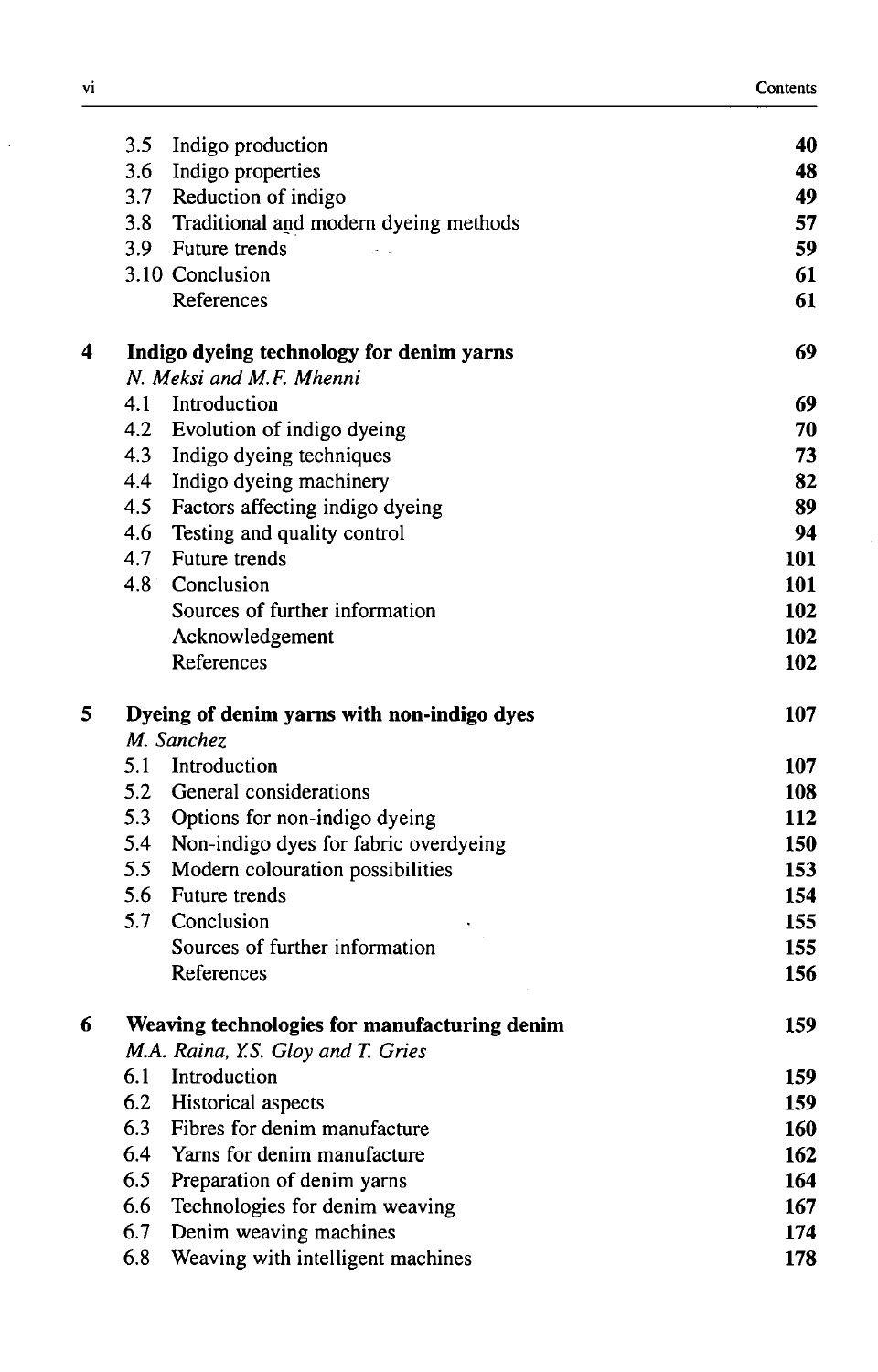$\bar{\mathrm{i}}$ 

|   |     | 6.9 Manufacture of high quality denim           | 179 |
|---|-----|-------------------------------------------------|-----|
|   |     | 6.10 Future trends                              | 185 |
|   |     | 6.11 Conclusion                                 | 185 |
|   |     | References                                      | 186 |
|   |     | Part Two Manufacture and finishing of jeans     | 189 |
| 7 |     | Role of denim and jeans in the fashion industry | 191 |
|   |     | C. Regan                                        |     |
|   | 7.1 | Introduction                                    | 191 |
|   |     | 7.2 Denim fabric and apparel business           | 192 |
|   |     | 7.3 Soft value of denim jeans                   | 193 |
|   |     | 7.4 History of denim and jeans                  | 193 |
|   |     | 7.5 Social influence of jeanswear               | 199 |
|   |     | 7.6 Cultural influence of denim work wear       | 200 |
|   |     | 7.7 Denim as luxury attire                      | 205 |
|   |     | 7.8 Future trends                               | 210 |
|   |     | 7.9 Conclusion                                  | 214 |
|   |     | References                                      | 214 |
| 8 |     | Joining techniques for denim jeans              | 219 |
|   |     | S. Hayes and J. McLoughlin                      |     |
|   |     | 8.1 Introduction                                | 219 |
|   |     | 8.2 Seams in the construction of jeans          | 219 |
|   |     | 8.3 Stitch types in jeans manufacture           | 228 |
|   | 8.4 | Sewing threads for jeans                        | 236 |
|   | 8.5 | Sewing needles for jeans                        | 239 |
|   | 8.6 | Machines for making jeans                       | 246 |
|   |     | 8.7 Fabric feed systems                         | 249 |
|   |     | 8.8 Stitching of denim jeans                    | 254 |
|   | 8.9 | Sewing faults and troubleshooting               | 259 |
|   |     | 8.10 Attaching fastenings on jeans              | 263 |
|   |     | 8.11 Future trends                              | 268 |
|   |     | 8.12 Conclusion                                 | 268 |
|   |     | Sources of further information                  | 269 |
|   |     | Acknowledgements                                | 270 |
|   |     | References                                      | 270 |
| 9 |     | Dyeing technologies for denim garments          | 271 |
|   |     | A.K. Sarkar                                     |     |
|   | 9.1 | Introduction                                    | 271 |
|   | 9.2 | Garment dyeing processes                        | 272 |
|   | 9.3 | Garment dyeing machinery                        | 276 |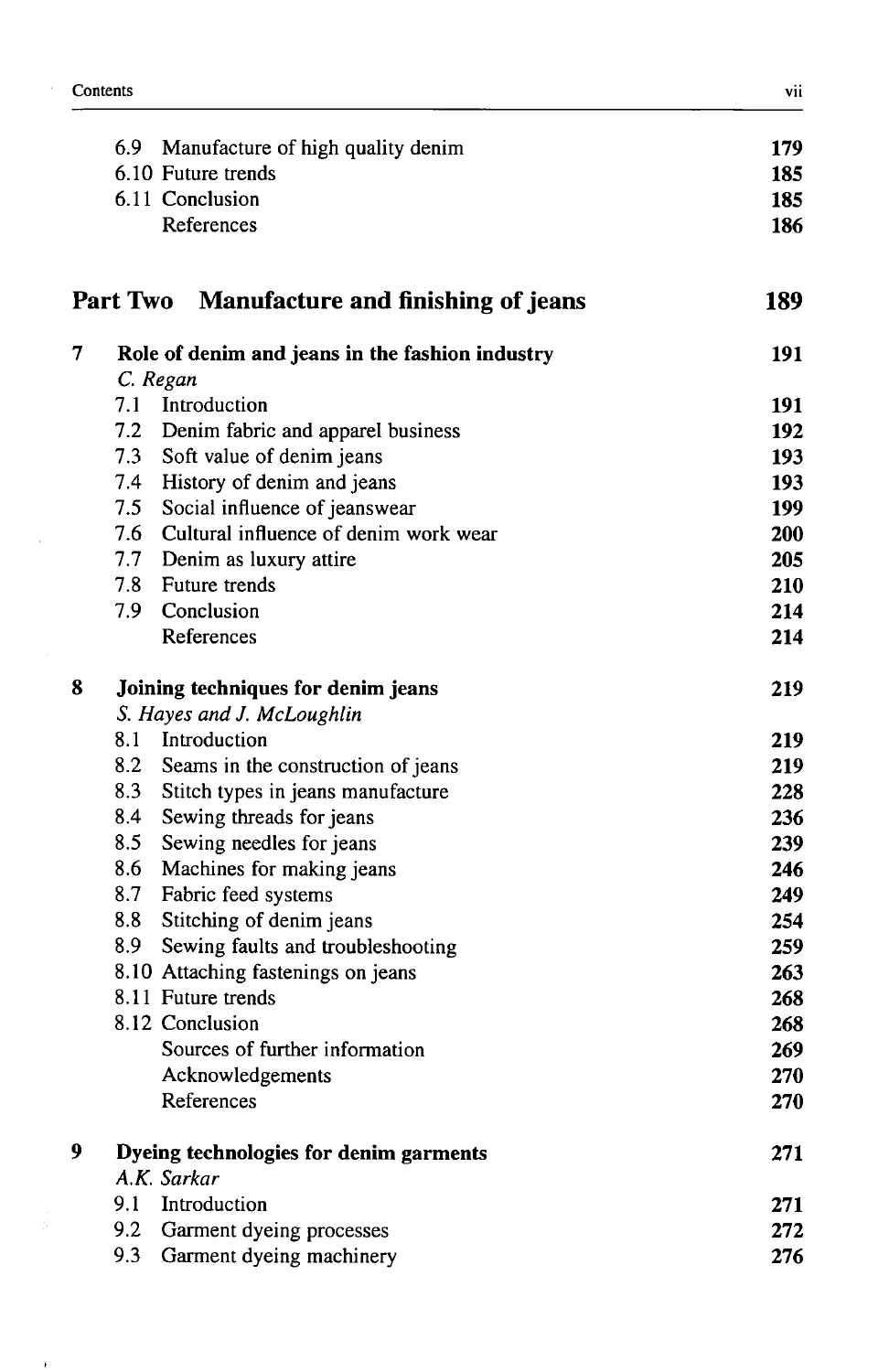|    |              | 9.4 Advances in garment dyeing                           | 278 |
|----|--------------|----------------------------------------------------------|-----|
|    | 9.5          | Testing and quality assurance                            | 281 |
|    |              | 9.6 Future trends                                        | 282 |
|    |              | 9.7 Conclusion                                           | 283 |
|    |              | References                                               | 283 |
| 10 |              | Digital printing techniques for denim jeans              | 287 |
|    |              | J.M. Lucas, N.J.R. Belino, R.A. Miguel, M.M. Pereira and |     |
|    | L.S. Ribeiro |                                                          |     |
|    |              | 10.1 Introduction                                        | 287 |
|    |              | 10.2 Textile characteristics                             | 289 |
|    |              | 10.3 Inkjet printing machines                            | 291 |
|    |              | 10.4 Colour technology and management                    | 294 |
|    |              | 10.5 Techniques for developing digital denim             | 301 |
|    |              | 10.6 Future trends                                       | 308 |
|    |              | 10.7 Conclusion                                          | 309 |
|    |              | Sources of further information                           | 309 |
|    |              | References                                               | 310 |
| 11 |              | Washing techniques for denim jeans                       | 313 |
|    | C.W. Kan     |                                                          |     |
|    |              | 11.1 Introduction                                        | 313 |
|    |              | 11.2 Classification of washing techniques                | 315 |
|    |              | 11.3 Denim and jeans washing machines                    | 336 |
|    |              | 11.4 Factors affecting washing effect                    | 342 |
|    |              | 11.5 Troubleshooting in denim washing                    | 346 |
|    |              | 11.6 Future trends                                       | 352 |
|    |              | 11.7 Conclusion                                          | 352 |
|    |              | Sources of further information                           | 353 |
|    |              | Acknowledgement                                          | 353 |
|    |              | References                                               | 353 |
| 12 |              | Biotechnological washing of denim jeans                  | 357 |
|    |              | A. Colomera and H. Kuilderd                              |     |
|    |              | 12.1 Introduction                                        | 357 |
|    | 12.2         | Types of industrial enzymes                              | 357 |
|    | 12.3         | Enzymes for jeans washing                                | 359 |
|    | 12.4         | Biotechniques and process recipes                        | 375 |
|    | 12.5         | Factors affecting washing effectiveness                  | 381 |
|    | 12.6         | Backstaining phenomenon                                  | 389 |
|    | 12.7         | Troubleshooting guidelines                               | 391 |
|    | 12.8         | Sustainable developments in washing                      | 392 |
|    | 12.9         | Future trends                                            | 402 |
|    |              | 12.10 Conclusion                                         | 402 |
|    |              | Sources of further information                           | 402 |

 $\hat{\boldsymbol{\beta}}$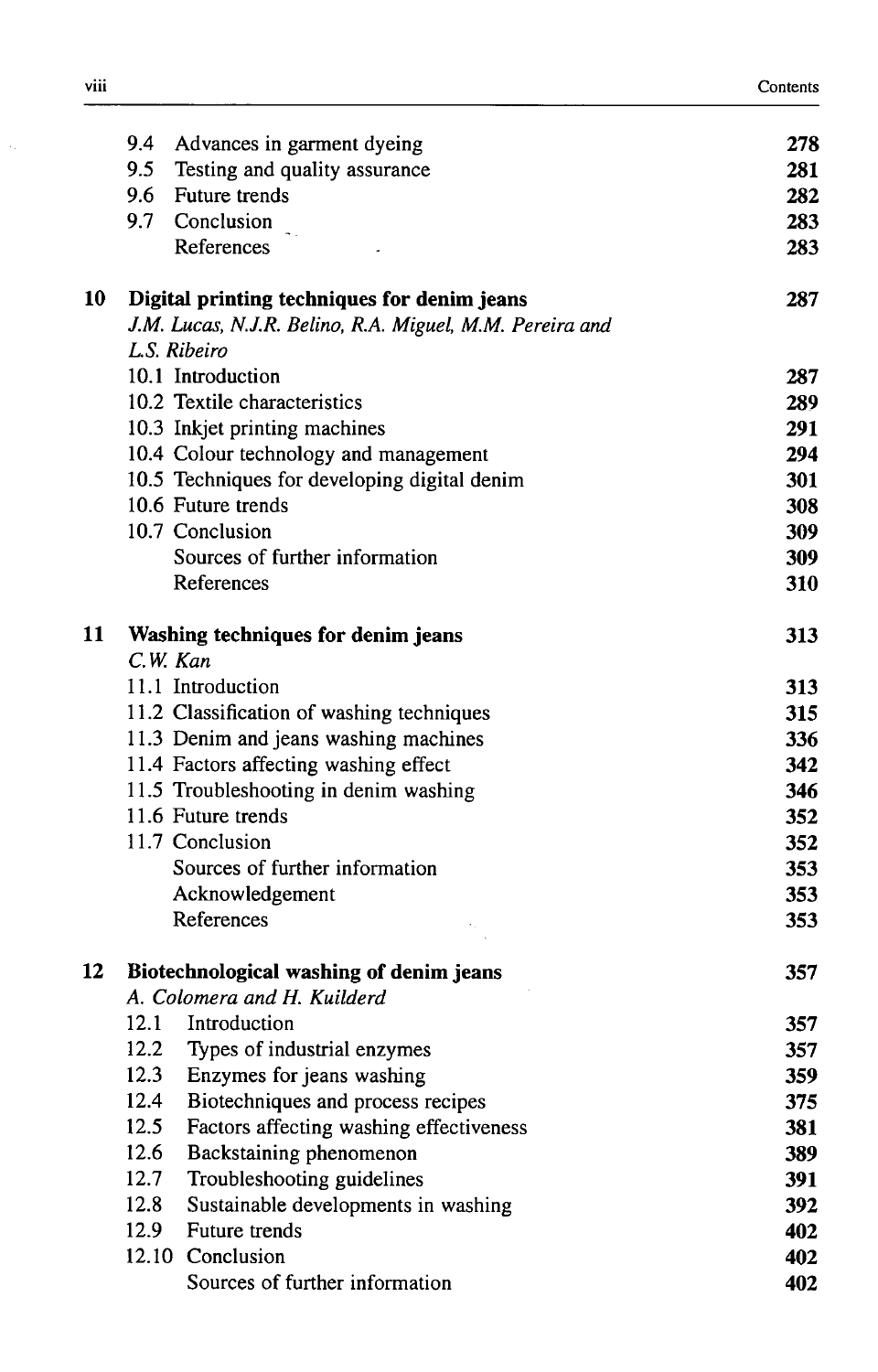| 13 | Reduced water washing of denim garments                                  | 405 |
|----|--------------------------------------------------------------------------|-----|
|    | B. Garcia                                                                |     |
|    | 13.1 Introduction                                                        | 405 |
|    | 13.2 Techniques for reducing water in denim washing                      | 406 |
|    | 13.3 Industrial application scenarios                                    | 414 |
|    | 13.4 Factors affecting process effectiveness                             | 418 |
|    | 13.5 Testing the effectiveness of washing                                | 420 |
|    | 13.6 Future trends                                                       | 422 |
|    | 13.7 Conclusion                                                          | 422 |
|    | References                                                               | 423 |
| 14 | Finishing of jeans and quality control                                   | 425 |
|    | F. Kalaoglu and R. Paul                                                  |     |
|    | 14.1 Introduction                                                        | 425 |
|    | 14.2 Dry and wet finishing processes                                     | 425 |
|    | 14.3 Printing techniques                                                 | 435 |
|    | 14.4 Finishing of denim fabrics                                          | 436 |
|    | 14.5 Functional finishing of denim jeans                                 | 439 |
|    | 14.6 Final operations and inspection                                     | 443 |
|    | 14.7 Quality control in jeans production                                 | 447 |
|    | 14.8 Future trends                                                       | 457 |
|    | 14.9 Conclusion                                                          | 457 |
|    | Acknowledgements                                                         | 458 |
|    | References                                                               | 458 |
| 15 | Comfort aspects of denim garments                                        | 461 |
|    | M.M. Mangat and L. Hes                                                   |     |
|    | 15.1 Introduction                                                        | 461 |
|    | 15.2 Comfort aspects of denim                                            | 461 |
|    | 15.3 Thermo-physiological comfort                                        | 462 |
|    | 15.4 Development of functional denim                                     | 464 |
|    | 15.5 Testing of comfort parameters                                       | 475 |
|    | 15.6 Future trends                                                       | 477 |
|    | 15.7 Conclusion                                                          | 478 |
|    | References                                                               | 478 |
|    | <b>Part Three</b><br><b>Novel applications and environmental aspects</b> | 481 |
|    |                                                                          |     |

| - 16 | Novel varieties of denim fabrics    | 483 |
|------|-------------------------------------|-----|
|      | A.K. Patra and A.K. Pattanayak      |     |
|      | 16.1 Introduction                   | 483 |
|      | 16.2 Pseudo denim and generic denim | 483 |
|      | 16.3 Reverse denim                  | 488 |
|      | 16.4 Stretch denims                 | 490 |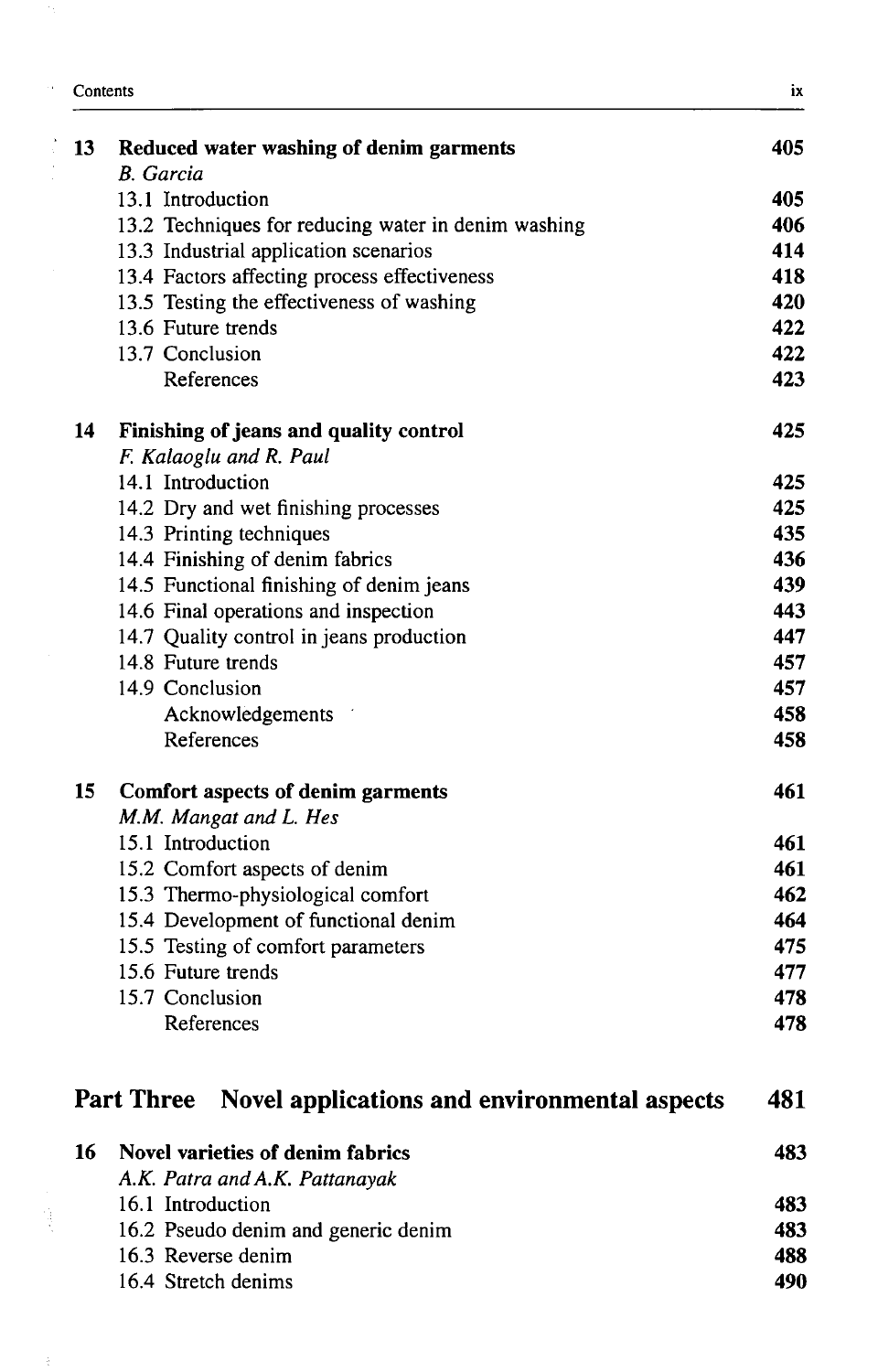| Contents |  |
|----------|--|
|----------|--|

|                                                   | 496                                                                                                                                                                                                                                                                                                                                                                                                                                                                                                                                                                                                                                                                                                                                                                                                                                                                                                                                                       |
|---------------------------------------------------|-----------------------------------------------------------------------------------------------------------------------------------------------------------------------------------------------------------------------------------------------------------------------------------------------------------------------------------------------------------------------------------------------------------------------------------------------------------------------------------------------------------------------------------------------------------------------------------------------------------------------------------------------------------------------------------------------------------------------------------------------------------------------------------------------------------------------------------------------------------------------------------------------------------------------------------------------------------|
|                                                   | 498                                                                                                                                                                                                                                                                                                                                                                                                                                                                                                                                                                                                                                                                                                                                                                                                                                                                                                                                                       |
|                                                   | 501                                                                                                                                                                                                                                                                                                                                                                                                                                                                                                                                                                                                                                                                                                                                                                                                                                                                                                                                                       |
|                                                   | 503                                                                                                                                                                                                                                                                                                                                                                                                                                                                                                                                                                                                                                                                                                                                                                                                                                                                                                                                                       |
| 16.9 Conclusion                                   | 504                                                                                                                                                                                                                                                                                                                                                                                                                                                                                                                                                                                                                                                                                                                                                                                                                                                                                                                                                       |
| References                                        | 504                                                                                                                                                                                                                                                                                                                                                                                                                                                                                                                                                                                                                                                                                                                                                                                                                                                                                                                                                       |
| Non-apparel applications of denim                 | 507                                                                                                                                                                                                                                                                                                                                                                                                                                                                                                                                                                                                                                                                                                                                                                                                                                                                                                                                                       |
| Ö.E. Işmal and L. Yıldırım                        |                                                                                                                                                                                                                                                                                                                                                                                                                                                                                                                                                                                                                                                                                                                                                                                                                                                                                                                                                           |
|                                                   | 507                                                                                                                                                                                                                                                                                                                                                                                                                                                                                                                                                                                                                                                                                                                                                                                                                                                                                                                                                       |
| 17.2 Classification of non-apparel denim products | 508                                                                                                                                                                                                                                                                                                                                                                                                                                                                                                                                                                                                                                                                                                                                                                                                                                                                                                                                                       |
|                                                   | 508                                                                                                                                                                                                                                                                                                                                                                                                                                                                                                                                                                                                                                                                                                                                                                                                                                                                                                                                                       |
|                                                   | 519                                                                                                                                                                                                                                                                                                                                                                                                                                                                                                                                                                                                                                                                                                                                                                                                                                                                                                                                                       |
|                                                   | 521                                                                                                                                                                                                                                                                                                                                                                                                                                                                                                                                                                                                                                                                                                                                                                                                                                                                                                                                                       |
|                                                   | 523                                                                                                                                                                                                                                                                                                                                                                                                                                                                                                                                                                                                                                                                                                                                                                                                                                                                                                                                                       |
|                                                   | 523                                                                                                                                                                                                                                                                                                                                                                                                                                                                                                                                                                                                                                                                                                                                                                                                                                                                                                                                                       |
|                                                   | 525                                                                                                                                                                                                                                                                                                                                                                                                                                                                                                                                                                                                                                                                                                                                                                                                                                                                                                                                                       |
| Recovery and recycling of denim waste             | 527                                                                                                                                                                                                                                                                                                                                                                                                                                                                                                                                                                                                                                                                                                                                                                                                                                                                                                                                                       |
|                                                   |                                                                                                                                                                                                                                                                                                                                                                                                                                                                                                                                                                                                                                                                                                                                                                                                                                                                                                                                                           |
|                                                   | 527                                                                                                                                                                                                                                                                                                                                                                                                                                                                                                                                                                                                                                                                                                                                                                                                                                                                                                                                                       |
|                                                   | 528                                                                                                                                                                                                                                                                                                                                                                                                                                                                                                                                                                                                                                                                                                                                                                                                                                                                                                                                                       |
|                                                   | 530                                                                                                                                                                                                                                                                                                                                                                                                                                                                                                                                                                                                                                                                                                                                                                                                                                                                                                                                                       |
|                                                   | 531                                                                                                                                                                                                                                                                                                                                                                                                                                                                                                                                                                                                                                                                                                                                                                                                                                                                                                                                                       |
|                                                   | 535                                                                                                                                                                                                                                                                                                                                                                                                                                                                                                                                                                                                                                                                                                                                                                                                                                                                                                                                                       |
|                                                   | 536                                                                                                                                                                                                                                                                                                                                                                                                                                                                                                                                                                                                                                                                                                                                                                                                                                                                                                                                                       |
|                                                   | 538                                                                                                                                                                                                                                                                                                                                                                                                                                                                                                                                                                                                                                                                                                                                                                                                                                                                                                                                                       |
|                                                   | 538                                                                                                                                                                                                                                                                                                                                                                                                                                                                                                                                                                                                                                                                                                                                                                                                                                                                                                                                                       |
|                                                   | 539                                                                                                                                                                                                                                                                                                                                                                                                                                                                                                                                                                                                                                                                                                                                                                                                                                                                                                                                                       |
| Effluent treatment in denim and jeans manufacture | 541                                                                                                                                                                                                                                                                                                                                                                                                                                                                                                                                                                                                                                                                                                                                                                                                                                                                                                                                                       |
|                                                   | 541                                                                                                                                                                                                                                                                                                                                                                                                                                                                                                                                                                                                                                                                                                                                                                                                                                                                                                                                                       |
|                                                   | 542                                                                                                                                                                                                                                                                                                                                                                                                                                                                                                                                                                                                                                                                                                                                                                                                                                                                                                                                                       |
|                                                   | 543                                                                                                                                                                                                                                                                                                                                                                                                                                                                                                                                                                                                                                                                                                                                                                                                                                                                                                                                                       |
|                                                   | 553                                                                                                                                                                                                                                                                                                                                                                                                                                                                                                                                                                                                                                                                                                                                                                                                                                                                                                                                                       |
|                                                   | 556                                                                                                                                                                                                                                                                                                                                                                                                                                                                                                                                                                                                                                                                                                                                                                                                                                                                                                                                                       |
|                                                   | 557                                                                                                                                                                                                                                                                                                                                                                                                                                                                                                                                                                                                                                                                                                                                                                                                                                                                                                                                                       |
|                                                   | 557                                                                                                                                                                                                                                                                                                                                                                                                                                                                                                                                                                                                                                                                                                                                                                                                                                                                                                                                                       |
| References                                        | 558                                                                                                                                                                                                                                                                                                                                                                                                                                                                                                                                                                                                                                                                                                                                                                                                                                                                                                                                                       |
|                                                   | 563                                                                                                                                                                                                                                                                                                                                                                                                                                                                                                                                                                                                                                                                                                                                                                                                                                                                                                                                                       |
| W. Schrott and R. Paul                            |                                                                                                                                                                                                                                                                                                                                                                                                                                                                                                                                                                                                                                                                                                                                                                                                                                                                                                                                                           |
| Introduction<br>20.1                              | 563                                                                                                                                                                                                                                                                                                                                                                                                                                                                                                                                                                                                                                                                                                                                                                                                                                                                                                                                                       |
| 20.2<br>Cotton production for denim               | 565                                                                                                                                                                                                                                                                                                                                                                                                                                                                                                                                                                                                                                                                                                                                                                                                                                                                                                                                                       |
|                                                   | 16.5 Denim of other fibres and blends<br>16.6 Biodegradable denims and their properties<br>16.7 Other types of denim<br>16.8 Future trends<br>17.1 Introduction<br>17.3 Analysis of the current situation<br>17.4 Other interesting developments<br>17.5 Future trends<br>17.6 Conclusion<br>Sources of further information<br>References<br>A. Luiken and G. Bouwhuis<br>18.1 Introduction<br>18.2 Problem with denim waste<br>18.3 Recovery techniques for denim waste<br>18.4 Recycling of denim waste<br>18.5 Development of recycled products<br>18.6 Environmental benefits of denim recycling<br>18.7 Future trends<br>18.8 Conclusion<br>Sources of further information<br>N. Uzal<br>19.1 Introduction<br>19.2 Characteristics of wastewater<br>19.3 Techniques for treating wastewater<br>19.4 Wastewater recovery and reuse<br>19.5 Case studies<br>19.6 Future trends<br>19.7 Conclusion<br><b>Environmental impacts of denim manufacture</b> |